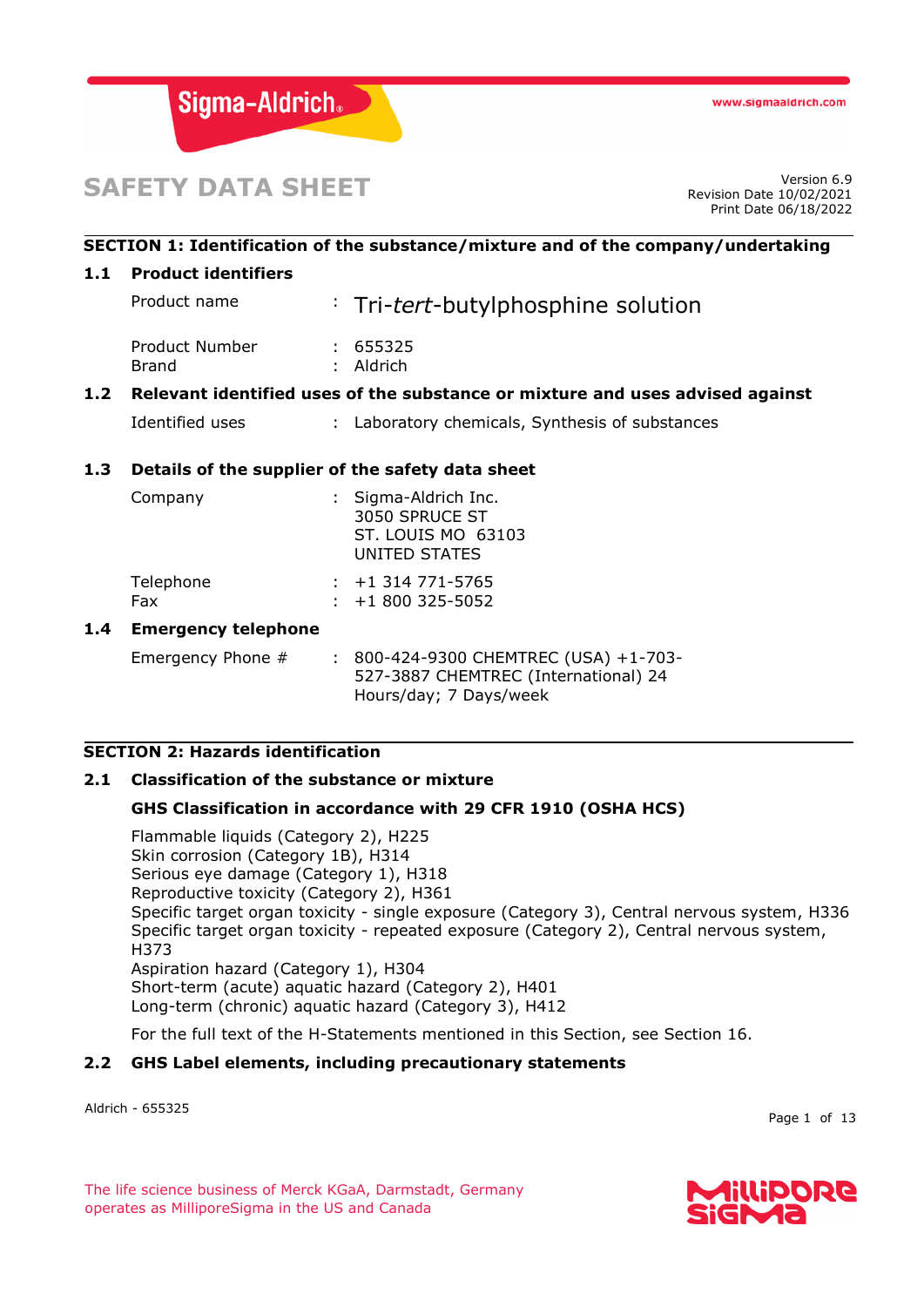| Pictogram                                                            |                                                                                                                                                                                                                                                                                                                                                                                                                                        |
|----------------------------------------------------------------------|----------------------------------------------------------------------------------------------------------------------------------------------------------------------------------------------------------------------------------------------------------------------------------------------------------------------------------------------------------------------------------------------------------------------------------------|
| Signal word                                                          | Danger                                                                                                                                                                                                                                                                                                                                                                                                                                 |
| Hazard statement(s)<br>H225<br>H304<br>H314<br>H336<br>H361<br>H373  | Highly flammable liquid and vapor.<br>May be fatal if swallowed and enters airways.<br>Causes severe skin burns and eye damage.<br>May cause drowsiness or dizziness.<br>Suspected of damaging fertility or the unborn child.<br>May cause damage to organs (Central nervous system) through<br>prolonged or repeated exposure.                                                                                                        |
| H401<br>H412                                                         | Toxic to aquatic life.<br>Harmful to aquatic life with long lasting effects.                                                                                                                                                                                                                                                                                                                                                           |
| Precautionary statement(s)<br>P201<br>P202                           | Obtain special instructions before use.<br>Do not handle until all safety precautions have been read and<br>understood.                                                                                                                                                                                                                                                                                                                |
| P210                                                                 | Keep away from heat/ sparks/ open flames/ hot surfaces. No<br>smoking.                                                                                                                                                                                                                                                                                                                                                                 |
| P233<br>P240<br>P241<br>P242<br>P243<br>P260<br>P264<br>P271<br>P273 | Keep container tightly closed.<br>Ground/bond container and receiving equipment.<br>Use explosion-proof electrical/ ventilating/ lighting/ equipment.<br>Use only non-sparking tools.<br>Take precautionary measures against static discharge.<br>Do not breathe dust/ fume/ gas/ mist/ vapors/ spray.<br>Wash skin thoroughly after handling.<br>Use only outdoors or in a well-ventilated area.<br>Avoid release to the environment. |
| P280                                                                 | Wear protective gloves/ protective clothing/ eye protection/ face<br>protection.                                                                                                                                                                                                                                                                                                                                                       |
| $P301 + P310$<br>$P301 + P330 + P331$<br>$P303 + P361 + P353$        | IF SWALLOWED: Immediately call a POISON CENTER/ doctor.<br>IF SWALLOWED: Rinse mouth. Do NOT induce vomiting.<br>IF ON SKIN (or hair): Take off immediately all contaminated<br>clothing. Rinse skin with water/ shower.                                                                                                                                                                                                               |
| $P304 + P340 + P310$                                                 | IF INHALED: Remove person to fresh air and keep comfortable<br>for breathing. Immediately call a POISON CENTER/ doctor.                                                                                                                                                                                                                                                                                                                |
| $P305 + P351 + P338 +$<br>P310                                       | IF IN EYES: Rinse cautiously with water for several minutes.<br>Remove contact lenses, if present and easy to do. Continue<br>rinsing. Immediately call a POISON CENTER/ doctor.                                                                                                                                                                                                                                                       |
| $P308 + P313$<br>P363<br>$P370 + P378$                               | IF exposed or concerned: Get medical advice/ attention.<br>Wash contaminated clothing before reuse.<br>In case of fire: Use dry sand, dry chemical or alcohol-resistant<br>foam to extinguish.                                                                                                                                                                                                                                         |
| $P403 + P233$<br>$P403 + P235$<br>P405<br>P501                       | Store in a well-ventilated place. Keep container tightly closed.<br>Store in a well-ventilated place. Keep cool.<br>Store locked up.<br>Dispose of contents/ container to an approved waste disposal<br>plant.                                                                                                                                                                                                                         |

# **2.3 Hazards not otherwise classified (HNOC) or not covered by GHS** Lachrymator.

Aldrich - 655325

Page 2 of 13

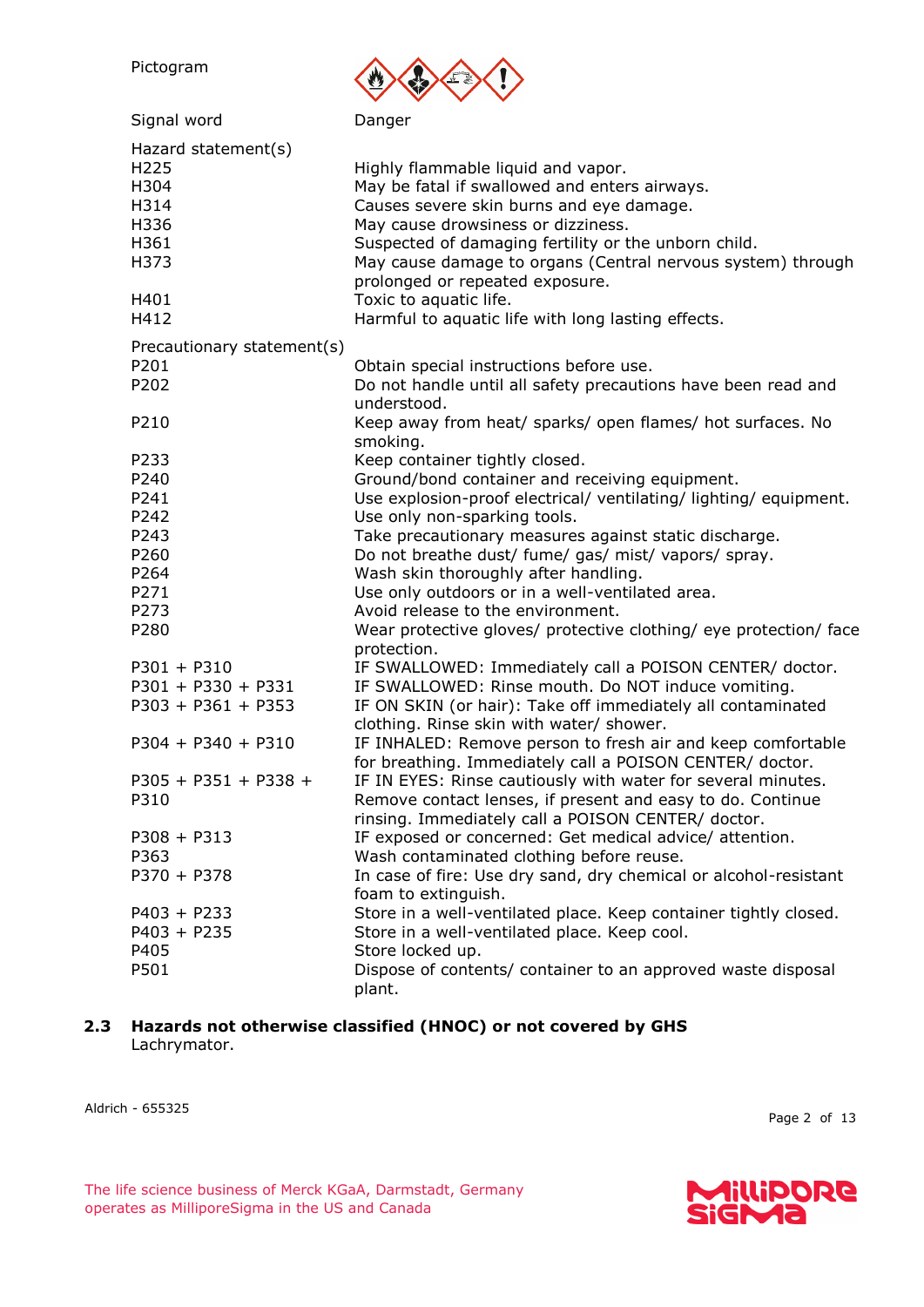#### **SECTION 3: Composition/information on ingredients**

| <b>Mixtures</b><br>Synonyms                              | : $P(t-Bu)3$                                                                    |                                                                                                                                                                                                                                  |                        |  |  |
|----------------------------------------------------------|---------------------------------------------------------------------------------|----------------------------------------------------------------------------------------------------------------------------------------------------------------------------------------------------------------------------------|------------------------|--|--|
| Formula<br>Molecular weight                              | : $C_{12}H_{27}P$<br>$: 202.32$ g/mol                                           |                                                                                                                                                                                                                                  |                        |  |  |
| Component                                                |                                                                                 | Classification                                                                                                                                                                                                                   | Concentration          |  |  |
| Toluene                                                  |                                                                                 |                                                                                                                                                                                                                                  |                        |  |  |
| CAS-No.<br>EC-No.<br>Index-No.<br>Registration<br>number | $108 - 88 - 3$<br>203-625-9<br>601-021-00-3<br>01-2119471310-51-<br><b>XXXX</b> | Flam. Lig. 2; Skin Irrit. 2;<br>Repr. 2; STOT SE 3; STOT<br>RE 2; Asp. Tox. 1; Aquatic<br>Acute 2; Aquatic Chronic<br>3; H225, H315, H361,<br>H336, H373, H304, H401,<br>H412<br>Concentration limits:<br>20 %: STOT SE 3, H336; | $>= 70 - 90$<br>$\%$   |  |  |
| Tris(1,1-dimethylethyl)phosphine                         |                                                                                 |                                                                                                                                                                                                                                  |                        |  |  |
| CAS-No.<br>EC-No.                                        | 13716-12-6<br>237-266-4                                                         | Pyr. Sol. 1; Skin Corr. 1B;<br>Eye Dam. 1; H250, H314,<br>H318                                                                                                                                                                   | $>= 20 - < 30$<br>$\%$ |  |  |

For the full text of the H-Statements mentioned in this Section, see Section 16.

#### **SECTION 4: First aid measures**

#### **4.1 Description of first-aid measures**

#### **General advice**

First aiders need to protect themselves. Show this material safety data sheet to the doctor in attendance.

#### **If inhaled**

After inhalation: fresh air. Call in physician.

#### **In case of skin contact**

In case of skin contact: Take off immediately all contaminated clothing. Rinse skin with water/ shower. Call a physician immediately.

#### **In case of eye contact**

After eye contact: rinse out with plenty of water. Immediately call in ophthalmologist. Remove contact lenses.

#### **If swallowed**

After swallowing: make victim drink water (two glasses at most), avoid vomiting (risk of perforation). Pulmonary failure possible after aspiration of vomit. Call a physician immediately. Do not attempt to neutralise.

#### **4.2 Most important symptoms and effects, both acute and delayed**

The most important known symptoms and effects are described in the labelling (see section 2.2) and/or in section 11

Aldrich - 655325

Page 3 of 13

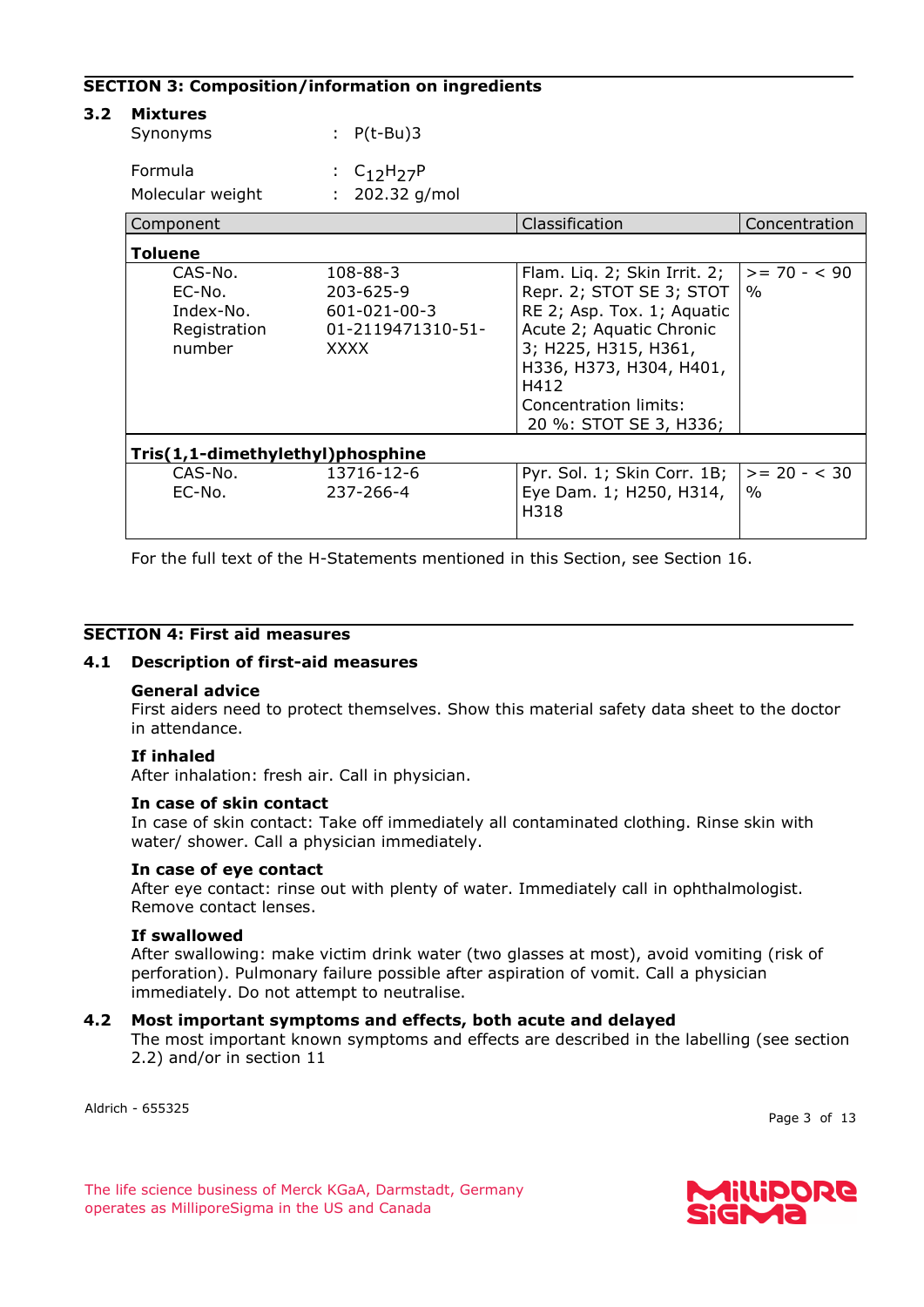#### **4.3 Indication of any immediate medical attention and special treatment needed** No data available

#### **SECTION 5: Firefighting measures**

#### **5.1 Extinguishing media**

**Suitable extinguishing media** Foam Carbon dioxide (CO2) Dry powder

#### **Unsuitable extinguishing media**

For this substance/mixture no limitations of extinguishing agents are given.

#### **5.2 Special hazards arising from the substance or mixture**

Carbon oxides Oxides of phosphorus Combustible. Pay attention to flashback. Vapors are heavier than air and may spread along floors. Development of hazardous combustion gases or vapours possible in the event of fire. Forms explosive mixtures with air at ambient temperatures.

#### **5.3 Advice for firefighters**

Stay in danger area only with self-contained breathing apparatus. Prevent skin contact by keeping a safe distance or by wearing suitable protective clothing.

#### **5.4 Further information**

Remove container from danger zone and cool with water. Suppress (knock down) gases/vapors/mists with a water spray jet. Prevent fire extinguishing water from contaminating surface water or the ground water system.

# **SECTION 6: Accidental release measures**

#### **6.1 Personal precautions, protective equipment and emergency procedures**

Advice for non-emergency personnel: Do not breathe vapors, aerosols. Avoid substance contact. Ensure adequate ventilation. Keep away from heat and sources of ignition. Evacuate the danger area, observe emergency procedures, consult an expert. For personal protection see section 8.

#### **6.2 Environmental precautions**

Do not let product enter drains. Risk of explosion.

- **6.3 Methods and materials for containment and cleaning up** Cover drains. Collect, bind, and pump off spills. Observe possible material restrictions (see sections 7 and 10). Take up carefully with liquid-absorbent material (e.g. Chemizorb®). Dispose of properly. Clean up affected area.
- **6.4 Reference to other sections** For disposal see section 13.

# **SECTION 7: Handling and storage**

# **7.1 Precautions for safe handling Advice on safe handling**

Aldrich - 655325

Page 4 of 13

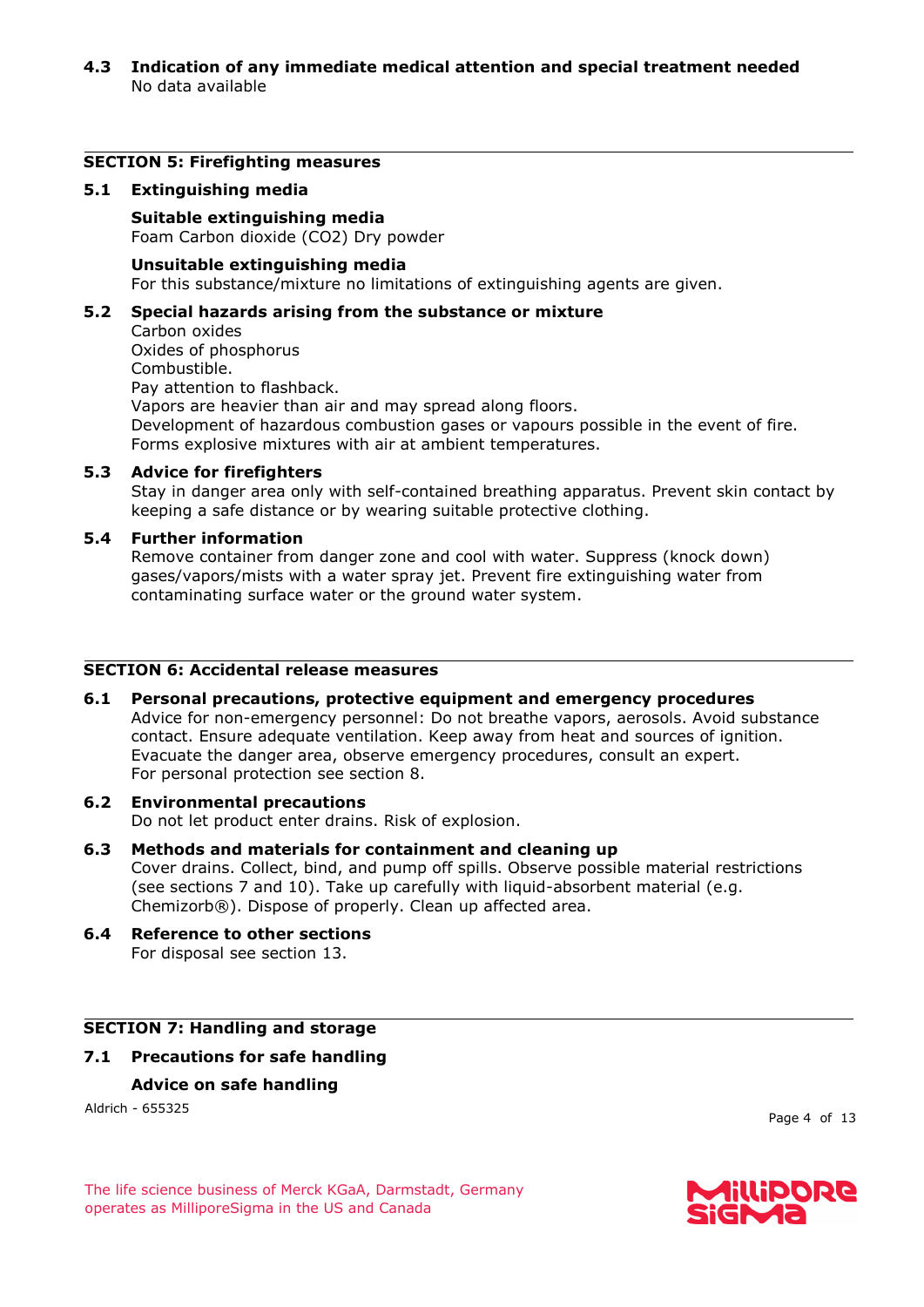Work under hood. Do not inhale substance/mixture. Avoid generation of vapours/aerosols.

#### **Advice on protection against fire and explosion**

Keep away from open flames, hot surfaces and sources of ignition.Take precautionary measures against static discharge.

#### **Hygiene measures**

Immediately change contaminated clothing. Apply preventive skin protection. Wash hands and face after working with substance. For precautions see section 2.2.

## **7.2 Conditions for safe storage, including any incompatibilities**

#### **Storage conditions**

Tightly closed. Keep away from heat and sources of ignition.

Air and moisture sensitive. Handle and store under inert gas.

#### **Storage class**

Storage class (TRGS 510): 4.2: Pyrophoric and self-heating hazardous materials

#### **7.3 Specific end use(s)**

Apart from the uses mentioned in section 1.2 no other specific uses are stipulated

#### **SECTION 8: Exposure controls/personal protection**

# **8.1 Control parameters**

# **Ingredients with workplace control parameters**

| Component | CAS-No.                                                                                                                                                | Value       | Control<br>parameters  | <b>Basis</b>                                                        |  |  |  |
|-----------|--------------------------------------------------------------------------------------------------------------------------------------------------------|-------------|------------------------|---------------------------------------------------------------------|--|--|--|
| Toluene   | 108-88-3                                                                                                                                               | <b>TWA</b>  | $100$ ppm<br>375 mg/m3 | USA. OSHA - TABLE Z-1 Limits<br>for Air Contaminants -<br>1910.1000 |  |  |  |
|           |                                                                                                                                                        | <b>STEL</b> | $150$ ppm<br>560 mg/m3 | USA. OSHA - TABLE Z-1 Limits<br>for Air Contaminants -<br>1910.1000 |  |  |  |
|           |                                                                                                                                                        | <b>TWA</b>  | $200$ ppm              | USA. Occupational Exposure<br>Limits (OSHA) - Table Z-2             |  |  |  |
|           | Remarks                                                                                                                                                | Z37.12-1967 |                        |                                                                     |  |  |  |
|           |                                                                                                                                                        | <b>CEIL</b> | 300 ppm                | USA. Occupational Exposure<br>Limits (OSHA) - Table Z-2             |  |  |  |
|           |                                                                                                                                                        |             | Z37.12-1967            |                                                                     |  |  |  |
|           |                                                                                                                                                        | Peak        | 500 ppm                | USA. Occupational Exposure<br>Limits (OSHA) - Table Z-2             |  |  |  |
|           |                                                                                                                                                        | Z37.12-1967 |                        |                                                                     |  |  |  |
|           |                                                                                                                                                        | TWA         | 20 ppm                 | USA. ACGIH Threshold Limit<br>Values (TLV)                          |  |  |  |
|           | Visual impairment<br>Female reproductive<br>Pregnancy loss<br>2019 Adoption<br>or Indices (see BEI® section)<br>Not classifiable as a human carcinogen |             |                        | Substances for which there is a Biological Exposure Index           |  |  |  |

Aldrich - 655325

Page 5 of 13

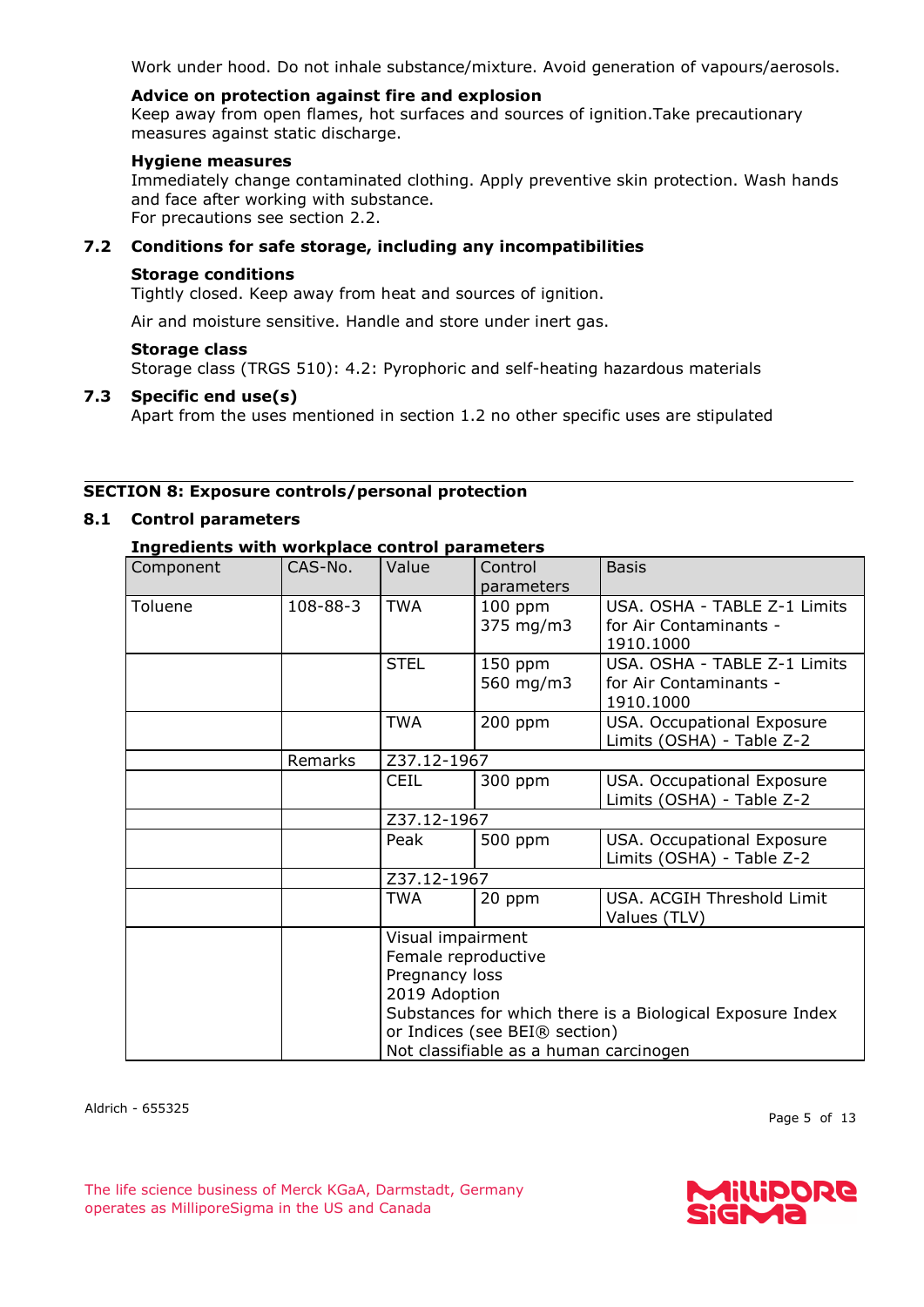| <b>TWA</b> | $100$ ppm<br>375 mg/m3 | USA. NIOSH Recommended<br><b>Exposure Limits</b> |
|------------|------------------------|--------------------------------------------------|
| ST         | $150$ ppm<br>560 mg/m3 | USA. NIOSH Recommended<br>Exposure Limits        |

# **Biological occupational exposure limits**

| Component | CAS-No.  | Parameters                                               | Value                     | <b>Biological</b><br>specimen                            | <b>Basis</b>                                                     |
|-----------|----------|----------------------------------------------------------|---------------------------|----------------------------------------------------------|------------------------------------------------------------------|
| Toluene   | 108-88-3 | Toluene                                                  | 0.02<br>mg/l              | In blood                                                 | ACGIH -<br><b>Biological</b><br><b>Exposure Indices</b><br>(BEI) |
|           | Remarks  | Prior to last shift of workweek                          |                           |                                                          |                                                                  |
|           |          | Toluene                                                  | 0.03<br>mg/l              | Urine                                                    | ACGIH -<br>Biological<br><b>Exposure Indices</b><br>BEI)         |
|           |          | End of shift (As soon as possible after exposure ceases) |                           |                                                          |                                                                  |
|           |          | o-Cresol                                                 | 0.3mg/g<br>Creatinin<br>e | Urine                                                    | ACGIH -<br><b>Biological</b><br><b>Exposure Indices</b><br>BEI)  |
|           |          |                                                          |                           | End of shift (As soon as possible after exposure ceases) |                                                                  |

#### **8.2 Exposure controls**

# **Appropriate engineering controls**

Immediately change contaminated clothing. Apply preventive skin protection. Wash hands and face after working with substance.

#### **Personal protective equipment**

#### **Eye/face protection**

Use equipment for eye protection tested and approved under appropriate government standards such as NIOSH (US) or EN 166(EU). Tightly fitting safety goggles

#### **Skin protection**

Handle with gloves. Gloves must be inspected prior to use. Use proper glove removal technique (without touching glove's outer surface) to avoid skin contact with this product. Dispose of contaminated gloves after use in accordance with applicable laws and good laboratory practices. Wash and dry hands.

Protective gloves against thermal risks

Full contact Material: Fluorinated rubber Minimum layer thickness: 0.7 mm Break through time: 480 min Material tested:Vitoject® (KCL 890 / Aldrich Z677698, Size M)

Splash contact Material: Fluorinated rubber Minimum layer thickness: 0.7 mm Break through time: 480 min Material tested:Vitoject® (KCL 890 / Aldrich Z677698, Size M)

data source: KCL GmbH, D-36124 Eichenzell, phone +49 (0)6659 87300, e-mail sales@kcl.de, test method: EN374

Aldrich - 655325

Page 6 of 13

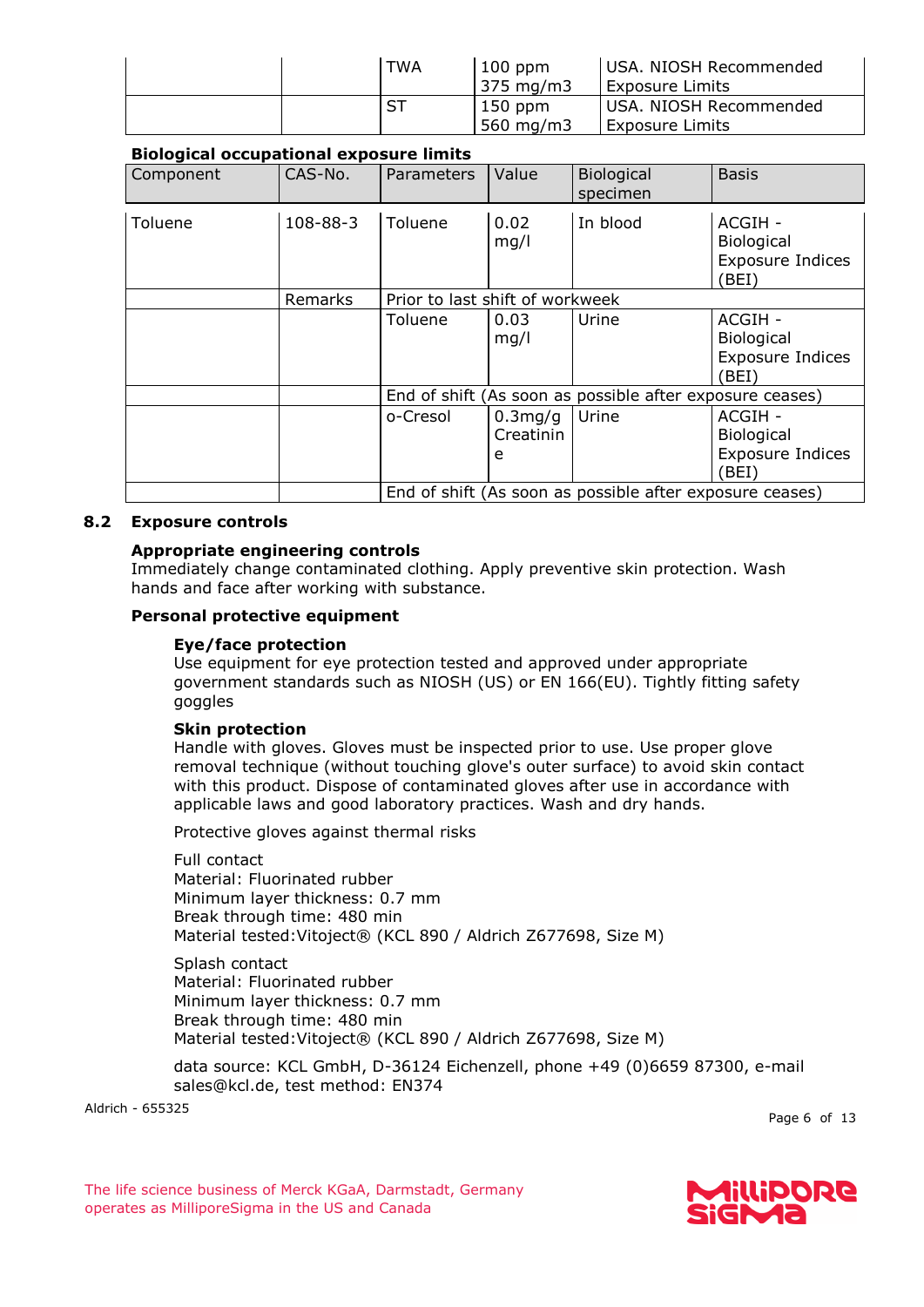If used in solution, or mixed with other substances, and under conditions which differ from EN 374, contact the supplier of the EC approved gloves. This recommendation is advisory only and must be evaluated by an industrial hygienist and safety officer familiar with the specific situation of anticipated use by our customers. It should not be construed as offering an approval for any specific use scenario.

#### **Body Protection**

Flame retardant antistatic protective clothing.

#### **Respiratory protection**

required when vapours/aerosols are generated. Our recommendations on filtering respiratory protection are based on the following standards: DIN EN 143, DIN 14387 and other accompanying standards relating to the used respiratory protection system.

#### **Control of environmental exposure**

Do not let product enter drains. Risk of explosion.

# **SECTION 9: Physical and chemical properties**

#### **9.1 Information on basic physical and chemical properties**

| a)        | Appearance                                         | Form: liquid        |
|-----------|----------------------------------------------------|---------------------|
| b)        | Odor                                               | unpleasant          |
| c)        | <b>Odor Threshold</b>                              | No data available   |
| d)        | pH                                                 | No data available   |
| e)        | Melting<br>point/freezing point                    | No data available   |
| f)        | Initial boiling point<br>and boiling range         | No data available   |
| g)        | Flash point                                        | ()No data available |
| h)        | Evaporation rate                                   | No data available   |
| i)        | Flammability (solid,<br>gas)                       | No data available   |
| j)        | Upper/lower<br>flammability or<br>explosive limits | No data available   |
| k)        | Vapor pressure                                     | No data available   |
| $\vert$ ) | Vapor density                                      | No data available   |
| m)        | Density                                            | $0.861$ g/cm3       |
|           | Relative density                                   | No data available   |
| n)        | Water solubility                                   | No data available   |
| o)        | Partition coefficient:<br>n-octanol/water          | No data available   |
| p)        | Autoignition<br>temperature                        | No data available   |
| q)        | Decomposition<br><b>EEEDDE</b>                     | No data available   |

Aldrich - 655325

Page 7 of 13

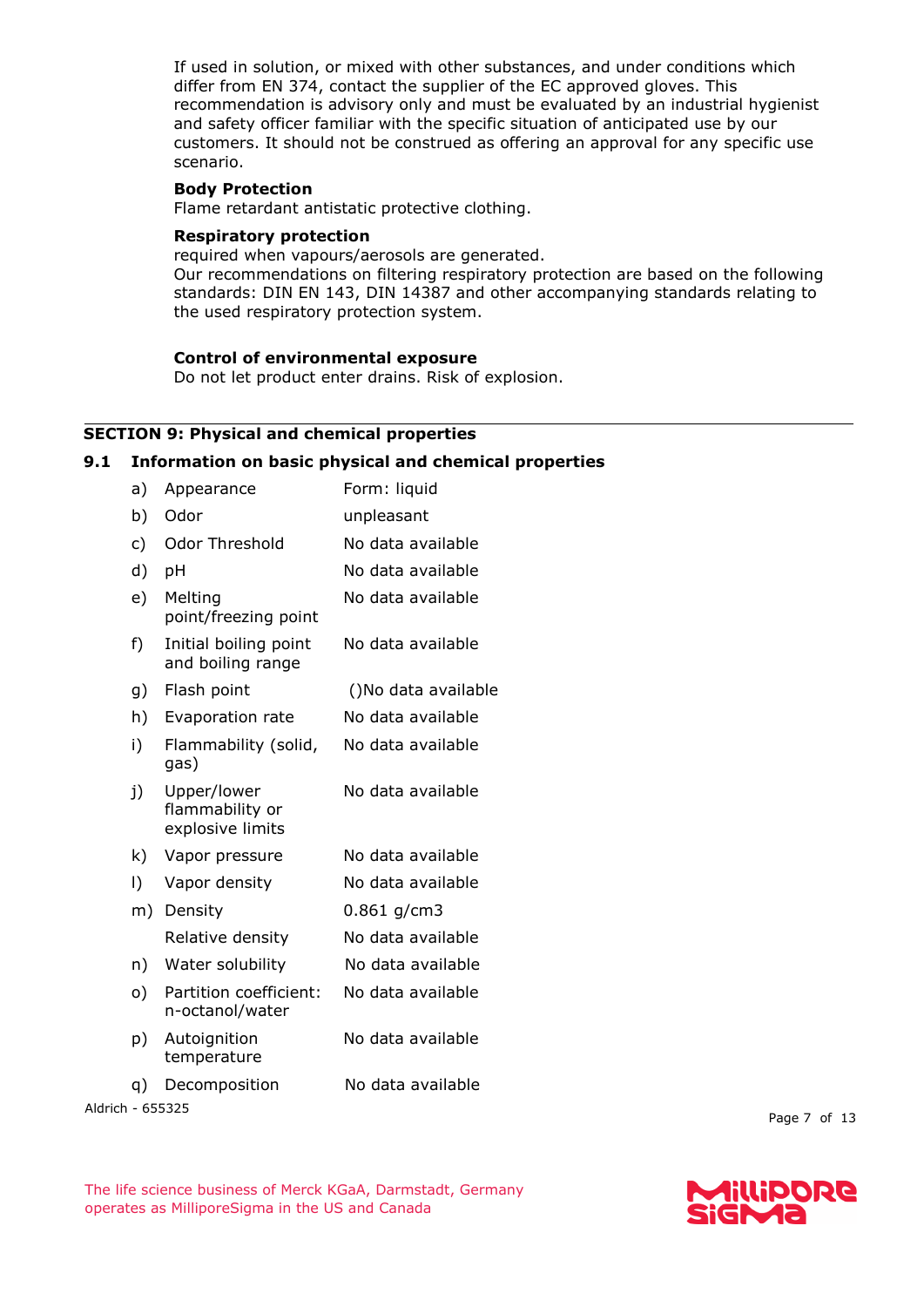temperature

- r) Viscosity No data available
- s) Explosive properties Not classified as explosive.
- t) Oxidizing properties none
- **9.2 Other safety information** No data available

## **SECTION 10: Stability and reactivity**

#### **10.1 Reactivity**

Vapors may form explosive mixture with air.

- **10.2 Chemical stability** The product is chemically stable under standard ambient conditions (room temperature) .
- **10.3 Possibility of hazardous reactions** No data available
- **10.4 Conditions to avoid** Warming.
- **10.5 Incompatible materials** Strong oxidizing agents
- **10.6 Hazardous decomposition products** In the event of fire: see section 5

#### **SECTION 11: Toxicological information**

#### **11.1 Information on toxicological effects**

#### **Mixture**

#### **Acute toxicity**

Symptoms: If ingested, severe burns of the mouth and throat, as well as a danger of perforation of the esophagus and the stomach. Acute toxicity estimate Inhalation - 4 h - 33.51 mg/l (Calculation method) Symptoms: mucosal irritations, Cough, Shortness of breath, Possible damages:, damage of respiratory tract Dermal: No data available

#### **Skin corrosion/irritation**

Mixture causes burns.

**Serious eye damage/eye irritation** Mixture causes serious eye damage. Risk of blindness!

#### **Respiratory or skin sensitization**

No data available

**Germ cell mutagenicity** No data available

**Carcinogenicity**

Aldrich - 655325

Page 8 of 13

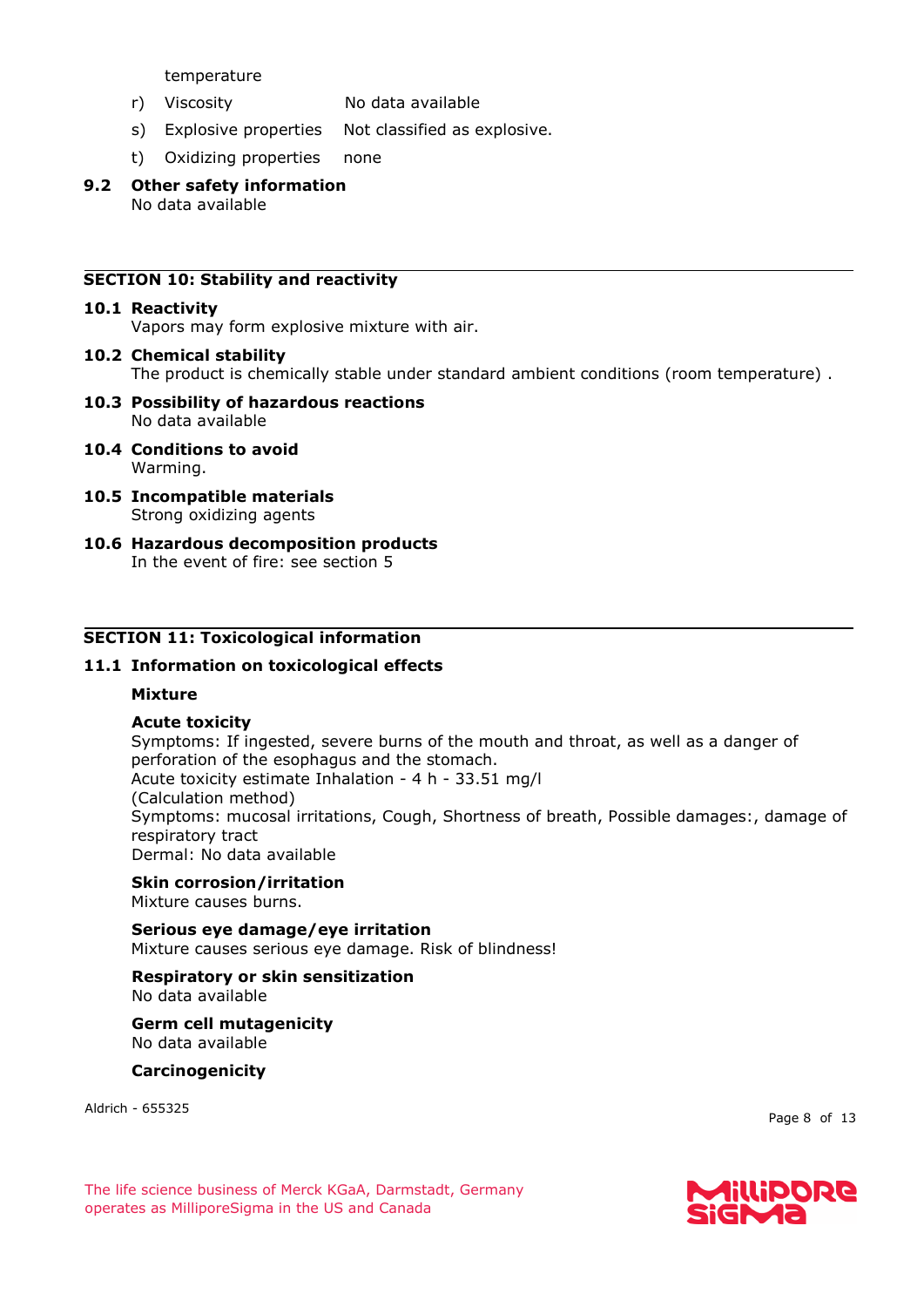- IARC: No ingredient of this product present at levels greater than or equal to 0.1% is identified as probable, possible or confirmed human carcinogen by IARC.
- NTP: No ingredient of this product present at levels greater than or equal to 0.1% is identified as a known or anticipated carcinogen by NTP.
- OSHA: No component of this product present at levels greater than or equal to 0.1% is on OSHA's list of regulated carcinogens.

#### **Reproductive toxicity**

Suspected of damaging the unborn child. Suspected of damaging fertility.

#### **Specific target organ toxicity - single exposure**

Mixture may cause drowsiness or dizziness.

#### **Specific target organ toxicity - repeated exposure**

Mixture may cause damage to organs through prolonged or repeated exposure. - Central nervous system

#### **Aspiration hazard**

Aspiration hazard, Aspiration may cause pulmonary edema and pneumonitis.

#### **11.2 Additional Information**

Lung irritation, chest pain, pulmonary edema, Nausea, Dizziness, Headache, Inhalation studies on toluene have demonstrated the development of inflammatory and ulcerous lesions of the penis, prepuce, and scrotum in animals., Material is extremely destructive to tissue of the mucous membranes and upper respiratory tract, eyes, and skin., spasm, inflammation and edema of the larynx, spasm, inflammation and edema of the bronchi, pneumonitis

Other dangerous properties can not be excluded.

This substance should be handled with particular care.

Handle in accordance with good industrial hygiene and safety practice.

Stomach - Irregularities - Based on Human Evidence

#### **Components**

#### **Toluene**

#### **Acute toxicity**

LD50 Oral - Rat - male - 5,580 mg/kg (Tested according to Directive 92/69/EEC.) LC50 Inhalation - Rat - male and female - 4 h - 25.7 mg/l (OECD Test Guideline 403) LD50 Dermal - Rabbit - > 5,000 mg/kg Remarks: (ECHA) No data available

#### **Skin corrosion/irritation** Skin - Rabbit Result: irritating - 4 h Remarks: (ECHA)

Aldrich - 655325

Page 9 of 13

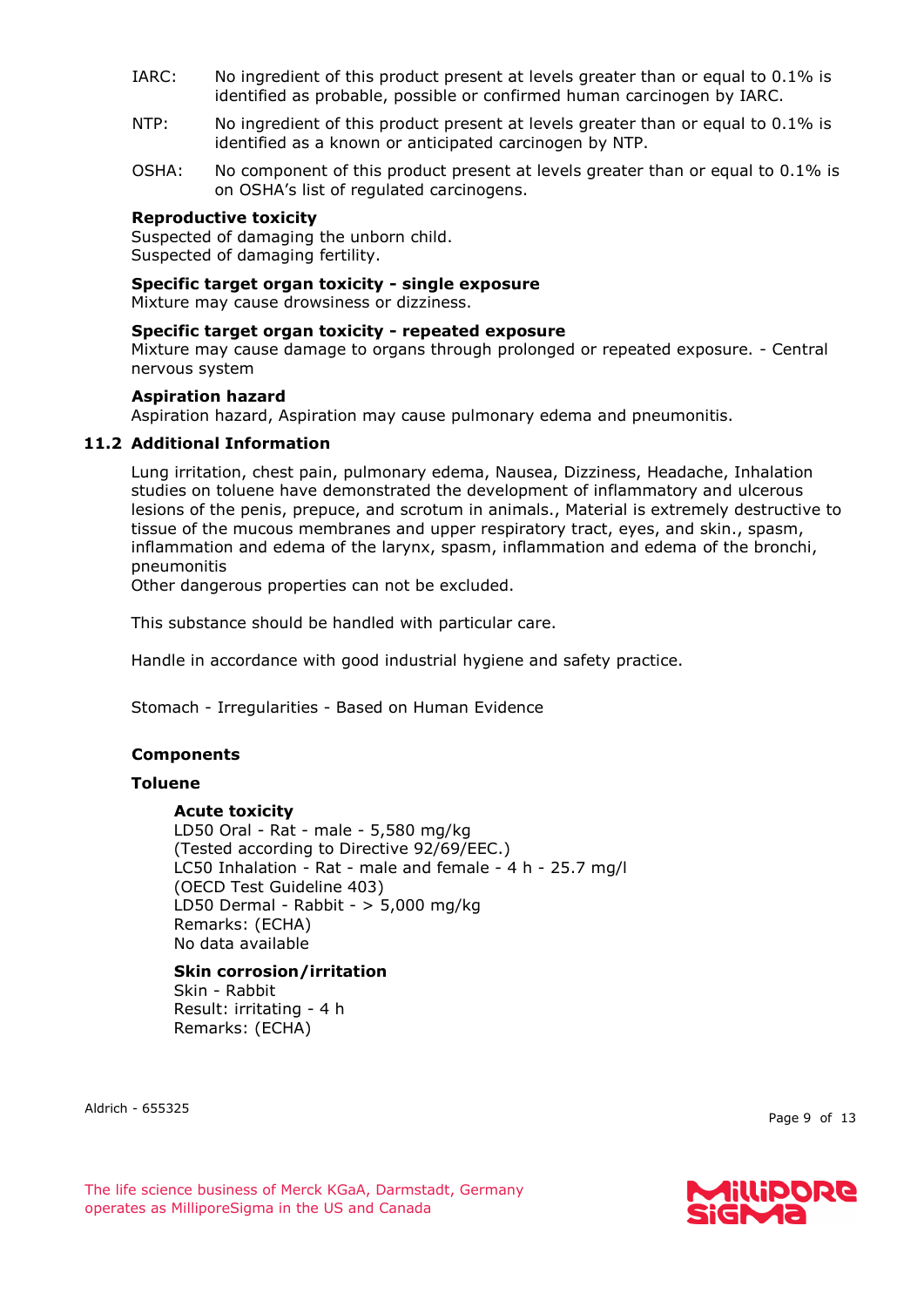#### **Serious eye damage/eye irritation**

Eyes - Rabbit Result: slight irritation (OECD Test Guideline 405)

#### **Respiratory or skin sensitization**

Maximization Test - Guinea pig Result: negative (Regulation (EC) No. 440/2008, Annex, B.6)

#### **Germ cell mutagenicity**

Test Type: In vitro mammalian cell gene mutation test Test system: Mouse lymphoma test Result: negative Test Type: Ames test Test system: S. typhimurium Result: negative Species: Rat - Bone marrow Result: negative Remarks: (ECHA)

# **Carcinogenicity**

No data available

#### **Reproductive toxicity**

Suspected of damaging the unborn child.

#### **Specific target organ toxicity - single exposure**

May cause drowsiness or dizziness. - Central nervous system

### **Specific target organ toxicity - repeated exposure**

May cause damage to organs through prolonged or repeated exposure. - Central nervous system

#### **Aspiration hazard**

Aspiration hazard, Aspiration may cause pulmonary edema and pneumonitis.

#### **Tris(1,1-dimethylethyl)phosphine**

#### **Acute toxicity**

Oral: No data available Inhalation: No data available Dermal: No data available No data available

# **Skin corrosion/irritation**

No data available

**Serious eye damage/eye irritation** No data available

**Respiratory or skin sensitization** No data available

#### **Germ cell mutagenicity** No data available

**Carcinogenicity** No data available

Aldrich - 655325

Page 10 of 13

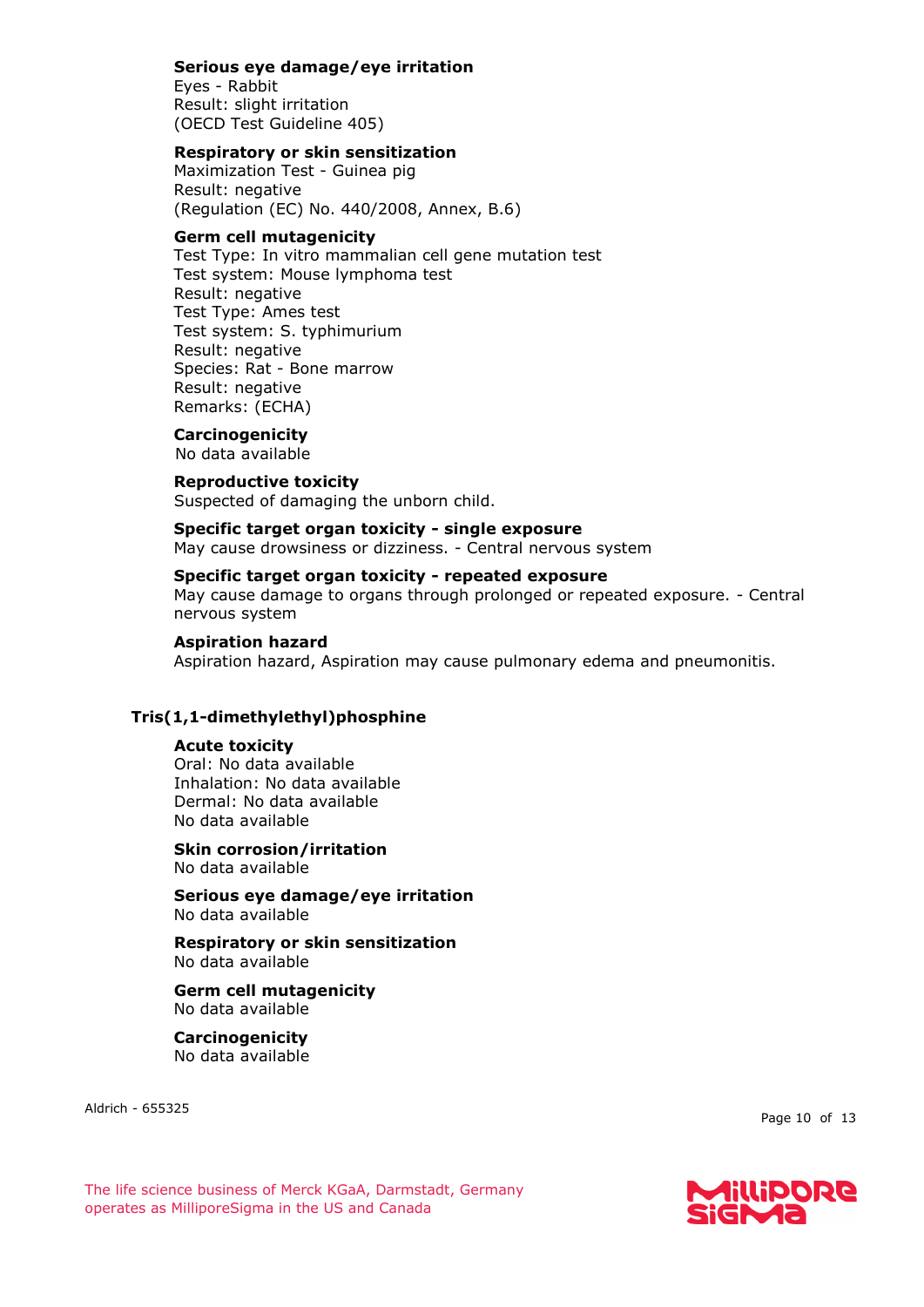#### **Reproductive toxicity** No data available

#### **Specific target organ toxicity - single exposure** No data available

#### **Specific target organ toxicity - repeated exposure** No data available

#### **Aspiration hazard**

No data available

# **SECTION 12: Ecological information**

# **12.1 Toxicity**

**Mixture** No data available

#### **12.2 Persistence and degradability** No data available

- **12.3 Bioaccumulative potential** No data available
- **12.4 Mobility in soil** No data available

#### **12.5 Results of PBT and vPvB assessment** PBT/vPvB assessment not available as chemical safety assessment not required/not conducted

# **12.6 Other adverse effects**

No data available

## **Components**

#### **Toluene**

| Toxicity to fish                                          | flow-through test LC50 - Oncorhynchus kisutch (coho salmon) -<br>5.5 mg/l $-96$ h<br>Remarks: (ECHA) |
|-----------------------------------------------------------|------------------------------------------------------------------------------------------------------|
| Toxicity to daphnia<br>and other aquatic<br>invertebrates | EC50 - Ceriodaphnia dubia (water flea) - 3.78 mg/l - 48 h<br>$(US-EPA)$                              |
| Toxicity to bacteria                                      | static test EC50 - Bacteria - 84 mg/l - 24 h<br>Remarks: (ECHA)                                      |

# **Tris(1,1-dimethylethyl)phosphine**

No data available

Aldrich - 655325

Page 11 of 13

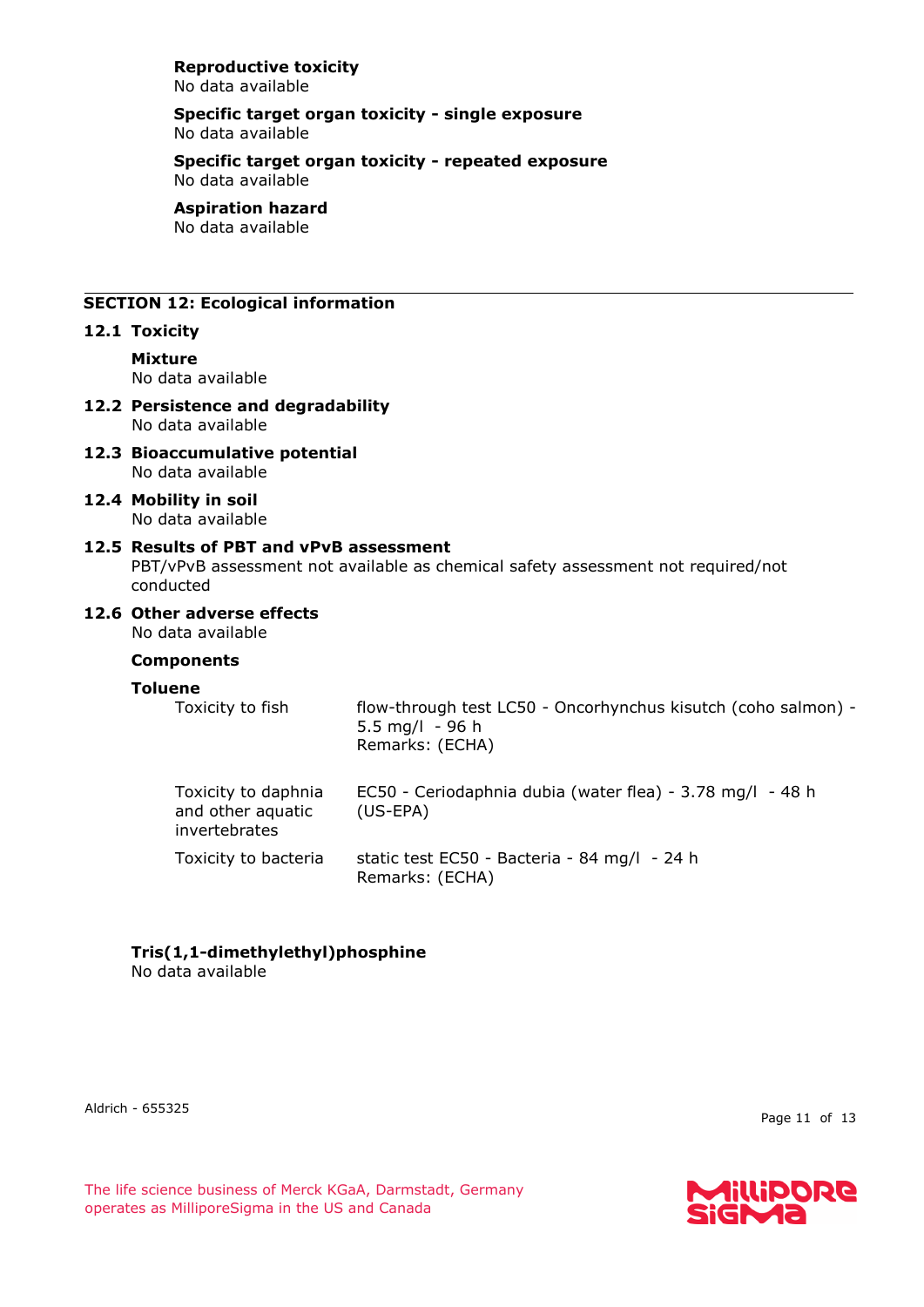# **SECTION 13: Disposal considerations**

#### **13.1 Waste treatment methods**

#### **Product**

Waste material must be disposed of in accordance with the national and local regulations. Leave chemicals in original containers. No mixing with other waste. Handle uncleaned containers like the product itself. See www.retrologistik.com for processes regarding the return of chemicals and containers, or contact us there if you have further questions.

# **SECTION 14: Transport information**

#### **DOT (US)**

UN number: 2845 Class: 4.2 Packing group: I Proper shipping name: Pyrophoric liquids, organic, n.o.s. (Toluene, Tris(1,1dimethylethyl)phosphine) Reportable Quantity (RQ): 1303 lbs Poison Inhalation Hazard: No

#### **IMDG**

UN number: 2845 Class: 4.2 Packing group: I EMS-No: F-G, S-M Proper shipping name: PYROPHORIC LIQUID, ORGANIC, N.O.S. (Tris(1,1 dimethylethyl)phosphine, Toluene) Marine pollutant : yes

#### **IATA**

UN number: 2845 Class: 4.2 Proper shipping name: Pyrophoric liquid, organic, n.o.s. (Tris(1,1-dimethylethyl)phosphine, Toluene) IATA Passenger: Not permitted for transport IATA Cargo: Not permitted for transport

#### **SECTION 15: Regulatory information**

#### **SARA 302 Components**

This material does not contain any components with a section 302 EHS TPQ.

#### **SARA 313 Components**

The following components are subject to reporting levels established by SARA Title III, Section 313:

|         | CAS-No.  | <b>Revision Date</b> |
|---------|----------|----------------------|
| Toluene | 108-88-3 | 2007-07-01           |

#### **SARA 311/312 Hazards**

Fire Hazard, Reactivity Hazard, Acute Health Hazard, Chronic Health Hazard

#### **Massachusetts Right To Know Components**

No components are subject to the Massachusetts Right to Know Act.

Aldrich - 655325

Page 12 of 13